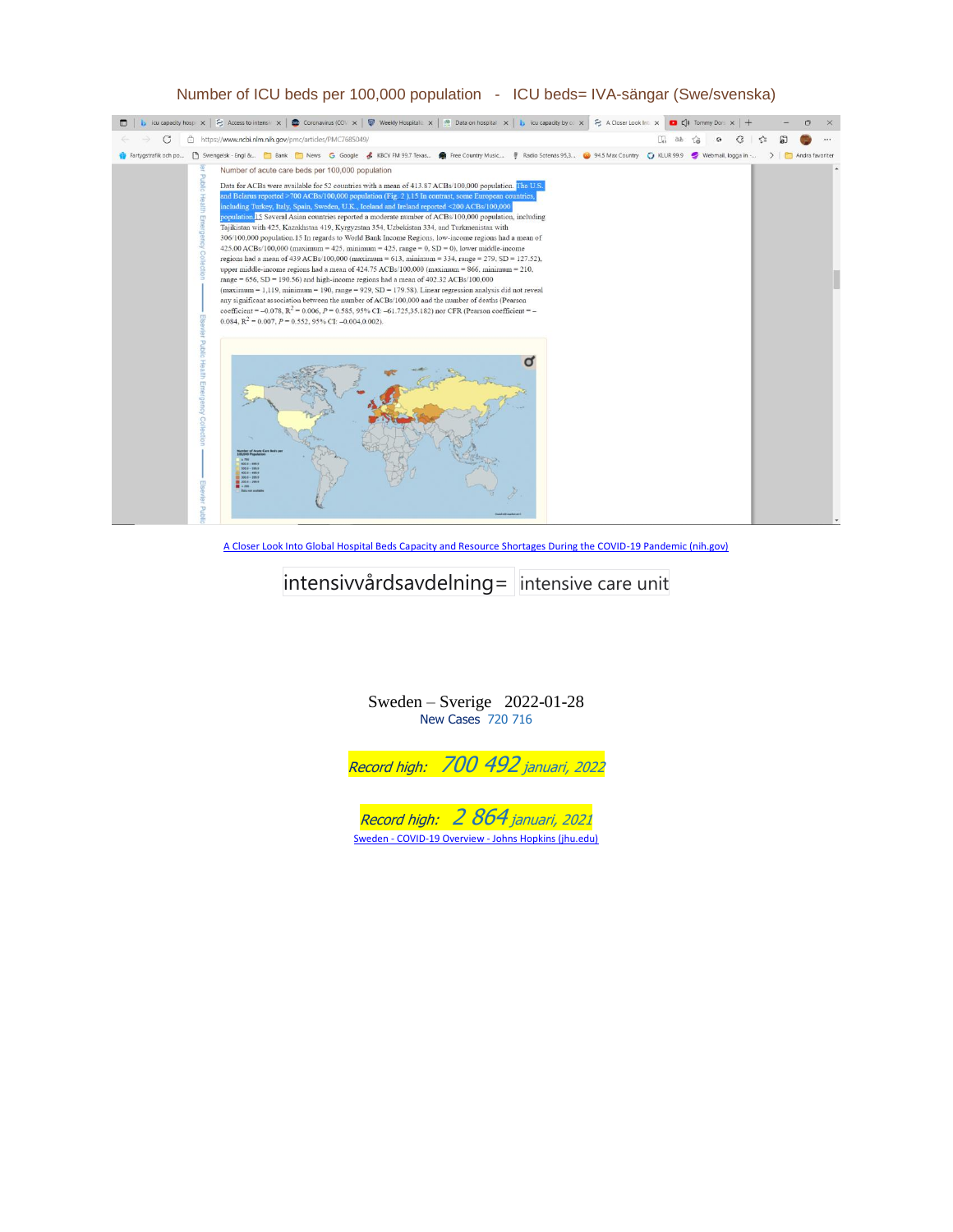

## :::::::::::::::::::::::::::::::::::::::::::::::::::::::::::::::::::::::::::::::::::::::::::::::::

## Countries With The **Most Hospital Beds**

| <b>Rank</b>              | <b>Country Name</b>       | Hospital beds (per 1,000 people) |
|--------------------------|---------------------------|----------------------------------|
| $1\,$                    | Monaco                    | 13.8                             |
| $\overline{2}$           | Japan                     | 13.4                             |
| $\overline{\mathbf{3}}$  | Korea, Dem. People's Rep. | 13.2                             |
| $\overline{4}$           | Belarus                   | $11.3\,$                         |
| $\overline{\phantom{a}}$ | Korea, Rep.               | 10.3                             |
| $\sqrt{6}$               | Ukraine                   | $8.9\,$                          |
| $\overline{7}$           | <b>Russian Federation</b> | $8.4\,$                          |
| $\bf 8$                  | Germany                   | $8.2$                            |
| $\overline{9}$           | Austria                   | $7.7\,$                          |
| 10                       | Turkmenistan              | $7.4\,$                          |
| 11                       | Lithuania                 | 7.4                              |
| 12                       | Hungary                   | $\overline{7}$                   |
| 13                       | Kazakhstan                | $\overline{7}$                   |
| 14                       | Mongolia                  | $\overline{7}$                   |
| 15                       | Czech Republic            | $6.7\,$                          |
| 16                       | Bulgaria                  | $6.6\,$                          |
| 17                       | France                    | $6.5\,$                          |
| 18                       | Poland                    | $6.5\,$                          |
| 19                       | Belgium                   | $6.3\,$                          |
| 20                       | Romania                   | $6.2\,$                          |
| 21                       | Barbados                  | $6.2\,$                          |
| 22                       | Moldova                   | $6.2\,$                          |
| 23                       | Croatia                   | $5.9\,$                          |
| ${\bf 24}$               | Slovak Republic           | $5.9$                            |
| 25                       | Latvia                    | $5.9\,$                          |
| 26                       | Serbia                    | $5.7\,$                          |
| $27$                     | Estonia                   | $5.5\,$                          |
| 28                       | Cuba                      | $5.3$                            |
| 29                       | Finland                   | $5.3\,$                          |
| 30                       | Luxembourg                | $5.2$                            |